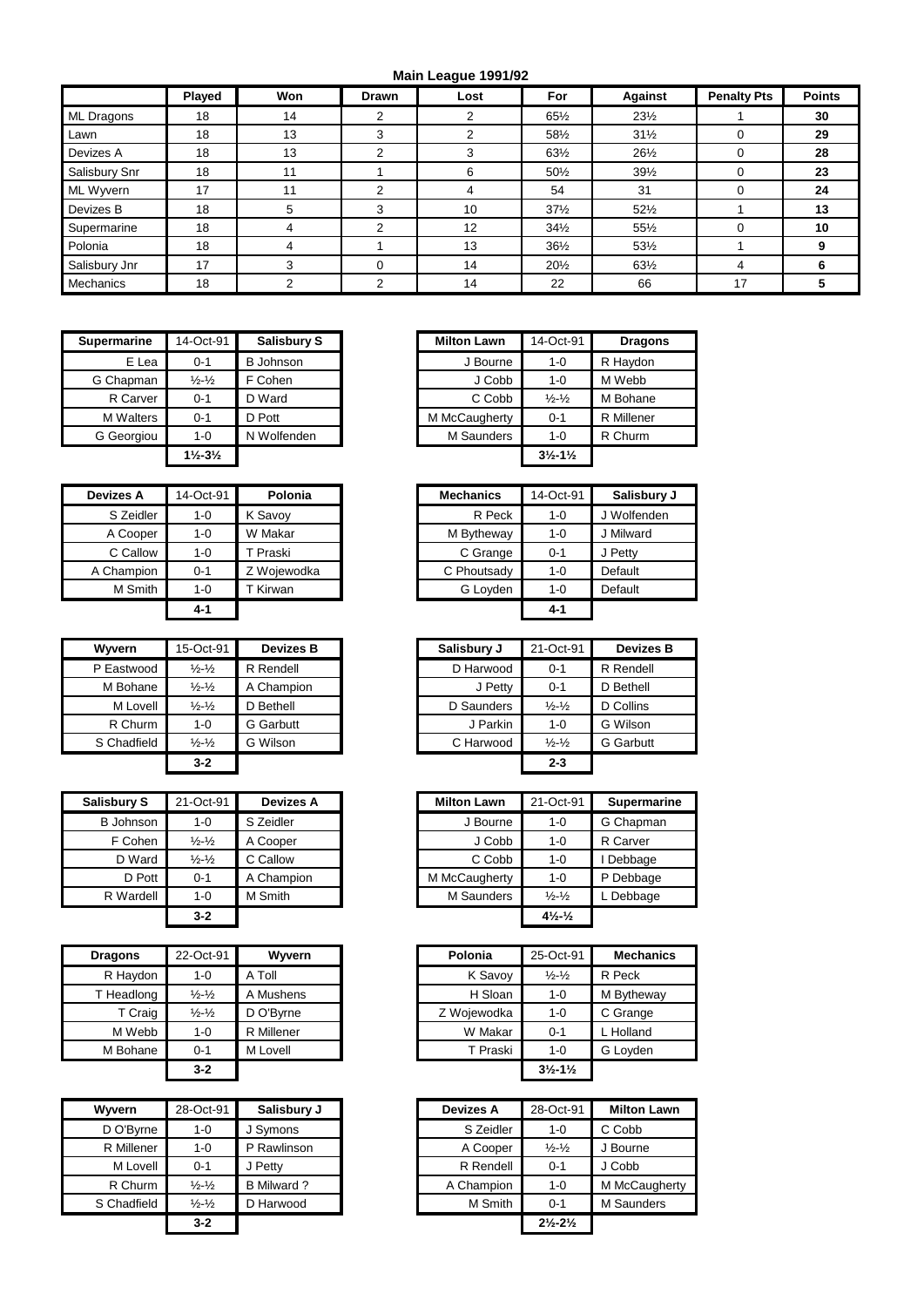| <b>Mechanics</b> | 28-Oct-91                    | <b>Salisbury S</b> | <b>Devizes B</b> | 28-Oct-91 |
|------------------|------------------------------|--------------------|------------------|-----------|
| R Peck           | $\frac{1}{2} - \frac{1}{2}$  | F Cohen            | A Champion       | $0 - 1$   |
| Default          | $0 - 1$                      | D Ward             | D Bethell        | $1 - 0$   |
| J Johnston       | $0 - 1$                      | D Pott             | M Smith          | $0 - 1$   |
| G Loyden         | $0 - 1$                      | R Wardell          | G Wilson         | $0 - 1$   |
| Default          | $0 - 1$                      | P Fulton           | J Wilkinson      | $0 - 1$   |
|                  | $\frac{1}{2} - 4\frac{1}{2}$ |                    |                  | $1 - 4$   |

| <b>Supermarine</b> | 29-Oct-91                   | <b>Dragons</b> |
|--------------------|-----------------------------|----------------|
| E Lea              | $\frac{1}{2} - \frac{1}{2}$ | R Haydon       |
| G Chapman          | $0 - 1$                     | T Craig        |
| H Brown            | $0 - 1$                     | T Headlong     |
| R Carver           | $0 - 1$                     | M Webb         |
| G Georgiou         | $\frac{1}{2} - \frac{1}{2}$ | M Bohane       |
|                    | $1 - 4$                     |                |

| <b>Salisbury S</b> | 18-Nov-91                                   | <b>Devizes B</b> |
|--------------------|---------------------------------------------|------------------|
| R Lynn             | $\frac{1}{2} - \frac{1}{2}$                 | R Rendell        |
| B Johnson          | 1-0                                         | D Collins        |
| D Ward             | $1 - 0$                                     | G Wilson         |
| D Pott             | $1 - 0$                                     | G Garbutt        |
| R Wardell          | $1 - 0$                                     | Default          |
|                    | $4\frac{1}{2}$ <sup>-1</sup> / <sub>2</sub> |                  |

| <b>Supermarine</b> | 19-Nov-91                    | <b>Devizes A</b> |
|--------------------|------------------------------|------------------|
| E Lea              | $0 - 1$                      | S Zeidler        |
| G Chapman          | $0 - 1$                      | A Cooper         |
| H Brown            | $0 - 1$                      | C Callow         |
| R Carver           | $0 - 1$                      | A Champion       |
| Debbage            | $\frac{1}{2} - \frac{1}{2}$  | M Smith          |
|                    | $\frac{1}{2} - 4\frac{1}{2}$ |                  |

| Wyvern     | 25-Nov-91                     | Salisbury S      | <b>Devizes A</b> | 25-Nov-91                     | Drago     |
|------------|-------------------------------|------------------|------------------|-------------------------------|-----------|
| P Richmond | 1-0                           | <b>B</b> Johnson | R Webb           | $0 - 1$                       | R Haydon  |
| D O'Byrne  | $0 - 1$                       | D Ward           | A Cooper         | $\frac{1}{2} - \frac{1}{2}$   | T Headlor |
| P Eastwood | $\frac{1}{2} - \frac{1}{2}$   | F Cohen          | S Zeidler        | $\frac{1}{2} - \frac{1}{2}$   | T Craig   |
| R Millener | $1 - 0$                       | D Pott           | C Callow         | $\frac{1}{2} - \frac{1}{2}$   | M Webb    |
| R Churm    | $1 - 0$                       | R Wardell        | A Champion       | $1 - 0$                       | M Bohane  |
|            | $3\frac{1}{2} - 1\frac{1}{2}$ |                  |                  | $2\frac{1}{2} - 2\frac{1}{2}$ |           |

| Salisbury J | 25-Nov-91 | Polonia       | <b>Devizes B</b> | 25-Nov-91                   | Milton   |
|-------------|-----------|---------------|------------------|-----------------------------|----------|
| J Symons    | $0 - 1$   | K Savoy       | R Rendell        | $\frac{1}{2} - \frac{1}{2}$ | J Bourne |
| J Wolfenden | $1 - 0$   | Bratko        | D Bethell        | $0 - 1$                     | J Cobb   |
| J Petty     | $0 - 1$   | Z Woiewodka   | G Garbutt        | $0 - 1$                     | C Cobb   |
| N Wolfenden | $0 - 1$   | <b>Kirwan</b> | G Wilson         | $1 - 0$                     | M McCa   |
| R Hinks     | $0 - 1$   | Praski        | D Collins        | $\frac{1}{2} - \frac{1}{2}$ | M Saund  |
|             | $1 - 4$   |               |                  | $2 - 3$                     |          |

| <b>Mechanics</b> | 28-Nov-91 | <b>Supermarine</b> | <b>Salisbury S</b> | 09-Dec-91 | <b>Salisby</b> |
|------------------|-----------|--------------------|--------------------|-----------|----------------|
| R Peck           | $0 - 1$   | E Lea              | <b>B</b> Johnson   | $1 - 0$   | A Martin       |
| J Johnston       | $1-0$     | G Chapman          | F Cohen            | $1 - 0$   | J Milward      |
| C Phoutsady      | $0 - 1$   | R Carver           | D Ward             | $1 - 0$   | J Petty        |
| Default          | $0 - 1$   | G Georgiou         | D Pott             | $1 - 0$   | J Milward      |
| Default          | $0 - 1$   | Debbage            | R Wardell          | $1 - 0$   | D Saunde       |
|                  | $1 - 4$   |                    |                    | $5-0$     |                |

| anics   | 28-Oct-91                    | <b>Salisbury S</b> | <b>Devizes B</b> | 28-Oct-91 | Polonia     |
|---------|------------------------------|--------------------|------------------|-----------|-------------|
| R Peck  | $\frac{1}{2} - \frac{1}{2}$  | F Cohen            | A Champion       | $0 - 1$   | K Savoy     |
| Default | $0 - 1$                      | D Ward             | D Bethell        | $1 - 0$   | Z Wojewodka |
| bhnston | $0 - 1$                      | D Pott             | M Smith          | $0 - 1$   | T Praski    |
| Loyden  | $0 - 1$                      | R Wardell          | G Wilson         | $0 - 1$   | W Makar     |
| Default | $0 - 1$                      | P Fulton           | J Wilkinson      | $0 - 1$   | T Kirwan    |
|         | $\frac{1}{2} - 4\frac{1}{2}$ |                    |                  | $1 - 4$   |             |

| 29-Oct-91                   | <b>Dragons</b> | <b>Dragons</b> | 18-Nov-91 | Salisbury J |
|-----------------------------|----------------|----------------|-----------|-------------|
| $\frac{1}{2} - \frac{1}{2}$ | R Haydon       | R Haydon       | $1 - 0$   | J Pelts     |
| $0 - 1$                     | T Craig        | T Craig        | $1 - 0$   | J Milward   |
| $0 - 1$                     | T Headlong     | T Headlong     | $1 - 0$   | J Wolfenden |
| $0 - 1$                     | M Webb         | M Bohane       | $1 - 0$   | D Ali       |
| $\frac{1}{2} - \frac{1}{2}$ | M Bohane       | M Webb         | $1 - 0$   | N Wolfenden |
| $1 - 4$                     |                |                | $5-0$     |             |
|                             |                |                |           |             |

| urv S   | 18-Nov-91                    | <b>Devizes B</b> | <b>Milton Lawn</b> | 18-Nov-91                     | <b>Mechanics</b> |
|---------|------------------------------|------------------|--------------------|-------------------------------|------------------|
| R Lynn  | $\frac{1}{2} - \frac{1}{2}$  | R Rendell        | J Bourne           | $0 - 1$                       | R Peck           |
| ohnson  | $1 - 0$                      | D Collins        | J Cobb             | $1 - 0$                       | C Holland        |
| Ward    | $1 - 0$                      | G Wilson         | C Cobb             | $1 - 0$                       | I Jones          |
| D Pott  | $1 - 0$                      | <b>G</b> Garbutt | M McCaugherty      | $0 - 1$                       | J Johnston       |
| Wardell | $1 - 0$                      | Default          | <b>M</b> Saunders  | $\frac{1}{2} - \frac{1}{2}$   | G Loyden         |
|         | $4\frac{1}{2}$ $\frac{1}{2}$ |                  |                    | $2\frac{1}{2} - 2\frac{1}{2}$ |                  |

| marine   | 19-Nov-91                    | <b>Devizes A</b> | Polonia     | 22-Nov-91                     | Wyvern     |
|----------|------------------------------|------------------|-------------|-------------------------------|------------|
| E Lea    | $0 - 1$                      | S Zeidler        | K Savoy     | $0 - 1$                       | D O'Byrne  |
| hapman:  | $0 - 1$                      | A Cooper         | H Sloan     | $0 - 1$                       | A Mushens  |
| H Brown  | $0 - 1$                      | C Callow         | J Aston     | $1 - 0$                       | P Eastwood |
| R Carver | $0 - 1$                      | A Champion       | T Praski    | $0 - 1$                       | H Searle   |
| Debbage  | $\frac{1}{2} - \frac{1}{2}$  | M Smith          | Z Wojewodka | $\frac{1}{2} - \frac{1}{2}$   | R Millener |
|          | $\frac{1}{2} - 4\frac{1}{2}$ |                  |             | $1\frac{1}{2} - 3\frac{1}{2}$ |            |

| Wyvern     | 25-Nov-91                     | <b>Salisbury S</b> | Devizes A  | 25-Nov-91                     | <b>Dragons</b> |
|------------|-------------------------------|--------------------|------------|-------------------------------|----------------|
| P Richmond | $1 - 0$                       | <b>B</b> Johnson   | R Webb     | $0 - 1$                       | R Haydon       |
| D O'Byrne  | $0 - 1$                       | D Ward             | A Cooper   | $\frac{1}{2} - \frac{1}{2}$   | T Headlong     |
| P Eastwood | $\frac{1}{2} - \frac{1}{2}$   | F Cohen            | S Zeidler  | $\frac{1}{2} - \frac{1}{2}$   | T Craig        |
| R Millener | $1 - 0$                       | D Pott             | C Callow   | $\frac{1}{2} - \frac{1}{2}$   | M Webb         |
| R Churm    | $1 - 0$                       | R Wardell          | A Champion | $1 - 0$                       | M Bohane       |
|            | $3\frac{1}{2} - 1\frac{1}{2}$ |                    |            | $2\frac{1}{2} - 2\frac{1}{2}$ |                |

| Salisbury J | 25-Nov-91 | Polonia     | <b>Devizes B</b> | 25-Nov-91                   | <b>Milton Lawn</b> |
|-------------|-----------|-------------|------------------|-----------------------------|--------------------|
| J Symons    | $0 - 1$   | K Savoy     | R Rendell        | $\frac{1}{2} - \frac{1}{2}$ | J Bourne           |
| J Wolfenden | 1-0       | T Bratko    | D Bethell        | $0 - 1$                     | J Cobb             |
| J Petty     | $0 - 1$   | Z Wojewodka | G Garbutt        | $0 - 1$                     | C Cobb             |
| N Wolfenden | $0 - 1$   | T Kirwan    | G Wilson         | $1 - 0$                     | M McCaugherty      |
| R Hinks     | $0 - 1$   | T Praski    | D Collins        | $\frac{1}{2} - \frac{1}{2}$ | M Saunders         |
|             | $1 - 4$   |             |                  | $2 - 3$                     |                    |

| Mechanics   | 28-Nov-91 | <b>Supermarine</b> | Salisbury S      | 09-Dec-91 | Salisbury J |
|-------------|-----------|--------------------|------------------|-----------|-------------|
| R Peck      | $0 - 1$   | E Lea              | <b>B</b> Johnson | $1 - 0$   | A Martin    |
| J Johnston  | 1-0       | G Chapman          | F Cohen          | $1 - 0$   | J Milward   |
| C Phoutsady | $0 - 1$   | R Carver           | D Ward           | 1-0       | J Petty     |
| Default     | $0 - 1$   | G Georgiou         | D Pott           | $1 - 0$   | J Milward   |
| Default     | $0 - 1$   | Debbage            | R Wardell        | $1 - 0$   | D Saunders  |
|             | 1-4       |                    |                  | $5-0$     |             |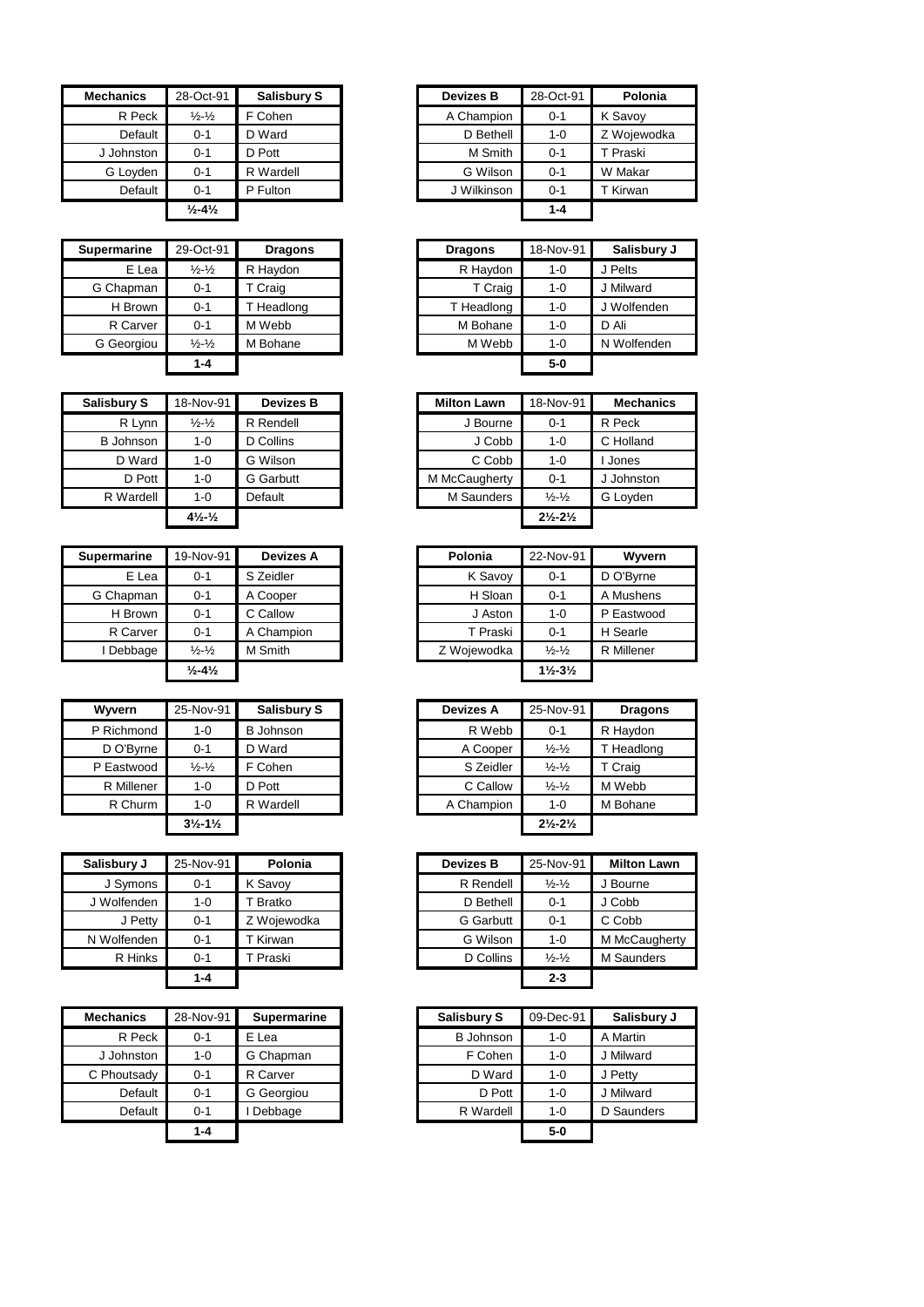| <b>Milton Lawn</b> | 09-Dec-91                   | Wyvern     | <b>Devizes A</b> | 09-Dec-91                   |
|--------------------|-----------------------------|------------|------------------|-----------------------------|
| J Bourne           | $\frac{1}{2} - \frac{1}{2}$ | P Richmond | S Zeidler        | $\frac{1}{2} - \frac{1}{2}$ |
| J Cobb             | $\frac{1}{2} - \frac{1}{2}$ | A Toll     | A Cooper         | $1 - 0$                     |
| C Cobb             | 1-0                         | A Mushens  | C Callow         | $\frac{1}{2} - \frac{1}{2}$ |
| M McCaugherty      | $0 - 1$                     | D O'Byrne  | A Champion       | $1 - 0$                     |
| M Saunders         | 1-0                         | R Millener | M Smith          | $1 - 0$                     |
|                    | $3 - 2$                     |            |                  | $4 - 1$                     |

| <b>Dragons</b> | 10-Dec-91                                  | Polonia     | <b>Supermarine</b> | 10-Dec-91 | Deviz     |
|----------------|--------------------------------------------|-------------|--------------------|-----------|-----------|
| R Haydon       | $1 - 0$                                    | K Savoy     | E Lea              | $0 - 1$   | R Rende   |
| T Headlong     | $1 - 0$                                    | J Aston     | G Chapman          | $0 - 1$   | D Bethell |
| T Craig        | $1 - 0$                                    | H Sloan     | R Carver           | $0 - 1$   | D Collins |
| M Webb         | $1 - 0$                                    | Z Wojewodka | Debbage            | $1 - 0$   | G Wilson  |
| M Bohane       | $\frac{1}{2} - \frac{1}{2}$                | W Makar     | L Debbage          | $0 - 1$   | G Garbut  |
|                | $4\frac{1}{2}$ <sup>1</sup> / <sub>2</sub> |             |                    | $1 - 4$   |           |

| Polonia     | 16-Dec-91                   | <b>Salisbury S</b> | Salisbury J | 16-Dec-91 | Miltor  |
|-------------|-----------------------------|--------------------|-------------|-----------|---------|
| K Savoy     | $0 - 1$                     | R Lynn             | J Symons    | $0 - 1$   | J Bourr |
| H Sloan     | $\frac{1}{2} - \frac{1}{2}$ | D Ward             | D Harwood   | $0 - 1$   | J Cobb  |
| Z Woiewodka | $\frac{1}{2} - \frac{1}{2}$ | D Pott             | J Petty     | $0 - 1$   | C Cobb  |
| T Bratko    | $1 - 0$                     | P Fulton           | N Wolfenden | $0 - 1$   | G Wind  |
| Default     | $0 - 1$                     | F Cohen            | J Parkin    | $0 - 1$   | M Saur  |
|             | $2 - 3$                     |                    |             | $0 - 5$   |         |

| <b>Devizes B</b> | 16-Dec-91 | <b>Devizes A</b> | Wyvern     | 17-Dec-91                   | Supern   |
|------------------|-----------|------------------|------------|-----------------------------|----------|
| A Ponting        | $0 - 1$   | S Zeidler        | A Mushens  | $\frac{1}{2} - \frac{1}{2}$ | E Lea    |
| R Rendell        | $0 - 1$   | A Cooper         | D O'Byrne  | $\frac{1}{2} - \frac{1}{2}$ | G Chapn  |
| D Bethell        | $0 - 1$   | C Callow         | P Eastwood | $\frac{1}{2} - \frac{1}{2}$ | H Brown  |
| D Collins        | $1 - 0$   | A Champion       | H Searle   | $1 - 0$                     | R Carver |
| T Ludford        | $0 - 1$   | M Smith          | R Millener | $\frac{1}{2} - \frac{1}{2}$ | G Georg  |
|                  | $1 - 4$   |                  |            | $3 - 2$                     |          |

| <b>Mechanics</b> | 19-Dec-91                    | <b>Dragons</b> | <b>Milton Lawn</b> | 06-Jan-92 | Polonia    |
|------------------|------------------------------|----------------|--------------------|-----------|------------|
| R Peck           | $\frac{1}{2} - \frac{1}{2}$  | R Haydon       | J Bourne           | $1 - 0$   | W Makar    |
| J Johnston       | $0 - 1$                      | T Craig        | J Cobb             | $1 - 0$   | J Aston    |
| C Grange         | $0 - 1$                      | H Searle       | M McCaugherty      | $0 - 1$   | H Sloan    |
| G Loyden         | $O - 1$                      | M Webb         | M Saunders         | 1-0       | T Praski   |
| Default          | $0 - 1$                      | M Bohane       | D Brown            | $0 - 1$   | Z Woiewodł |
|                  | $\frac{1}{2} - 4\frac{1}{2}$ |                |                    | $3 - 2$   |            |

| <b>Devizes A</b> | 06-Jan-92                     | Wyvern     | <b>Dragons</b> | 06-Jan-92                                   | Salisbu          |
|------------------|-------------------------------|------------|----------------|---------------------------------------------|------------------|
| S Zeidler        | $0 - 1$                       | P Richmond | T Craig        | $1 - 0$                                     | <b>B</b> Johnsor |
| A Cooper         | $\frac{1}{2}$ - $\frac{1}{2}$ | A Toll     | T Headlong     | $1 - 0$                                     | F Cohen          |
| C Callow         | 1-0                           | D O'Byrne  | R Haydon       | $1 - 0$                                     | D Ward           |
| A Ponting        | $\frac{1}{2} - \frac{1}{2}$   | A Mushens  | M Webb         | $1 - 0$                                     | D Pott           |
| A Champion       | 1-0                           | P Eastwood | M Bohane       | $\frac{1}{2} - \frac{1}{2}$                 | R Wardell        |
|                  | $3 - 2$                       |            |                | $4\frac{1}{2}$ <sup>-1</sup> / <sub>2</sub> |                  |

| <b>Supermarine</b> | 06-Jan-92                   | Salisbury J | <b>Mechanics</b> | 09-Jan-92                   |
|--------------------|-----------------------------|-------------|------------------|-----------------------------|
| E Lea              | $0 - 1$                     | J Wolfenden | R Peck           | $0 - 1$                     |
| G Georgiou         | $\frac{1}{2} - \frac{1}{2}$ | J Milward   | J Johnston       | $\frac{1}{2} - \frac{1}{2}$ |
| Debbage            | $0 - 1$                     | J Petty     | C Phoutsady      | $1 - 0$                     |
| L Debbage          | $\frac{1}{2} - \frac{1}{2}$ | J Parkin    | G Loyden         | $\frac{1}{2} - \frac{1}{2}$ |
| <b>M</b> Walters   | 1-0                         | N Wolfenden | Default          | $0 - 1$                     |
|                    | $2 - 3$                     |             |                  | $2 - 3$                     |
|                    |                             |             |                  |                             |

| Lawn    | 09-Dec-91                   | Wyvern     | <b>Devizes A</b> | 09-Dec-91                   | <b>Mechanics</b> |
|---------|-----------------------------|------------|------------------|-----------------------------|------------------|
| Bourne  | $\frac{1}{2} - \frac{1}{2}$ | P Richmond | S Zeidler        | $\frac{1}{2} - \frac{1}{2}$ | R Peck           |
| J Cobb  | $\frac{1}{2} - \frac{1}{2}$ | A Toll     | A Cooper         | $1 - 0$                     | C Holland        |
| C Cobb  | $1 - 0$                     | A Mushens  | C Callow         | $\frac{1}{2} - \frac{1}{2}$ | I Jones          |
| ugherty | $0 - 1$                     | D O'Byrne  | A Champion       | $1 - 0$                     | G Loyden         |
| aunders | $1 - 0$                     | R Millener | M Smith          | $1 - 0$                     | Default          |
|         | $3 - 2$                     |            |                  | $4 - 1$                     |                  |

| <b>Dragons</b> | 10-Dec-91                                   | Polonia     | <b>Supermarine</b> | 10-Dec-91 | <b>Devizes B</b> |
|----------------|---------------------------------------------|-------------|--------------------|-----------|------------------|
| R Haydon       | 1-0                                         | K Savov     | E Lea              | $0 - 1$   | R Rendell        |
| T Headlong     | 1-0                                         | J Aston     | G Chapman          | $0 - 1$   | D Bethell        |
| T Craig        | 1-0                                         | H Sloan     | R Carver           | $0 - 1$   | D Collins        |
| M Webb         | 1-0                                         | Z Wojewodka | I Debbage          | $1 - 0$   | G Wilson         |
| M Bohane       | $\frac{1}{2} - \frac{1}{2}$                 | W Makar     | L Debbage          | $0 - 1$   | <b>G</b> Garbutt |
|                | $4\frac{1}{2}$ <sup>-1</sup> / <sub>2</sub> |             |                    | $1 - 4$   |                  |

| Polonia   | 16-Dec-91                   | <b>Salisbury S</b> |
|-----------|-----------------------------|--------------------|
| K Savoy   | $0 - 1$                     | R Lynn             |
| H Sloan   | $\frac{1}{2} - \frac{1}{2}$ | D Ward             |
| Wojewodka | $\frac{1}{2} - \frac{1}{2}$ | D Pott             |
| T Bratko  | $1 - 0$                     | P Fulton           |
| Default   | $0 - 1$                     | F Cohen            |
|           | $2 - 3$                     |                    |

| Devizes B | 16-Dec-91 | <b>Devizes A</b> | Wyvern     | 17-Dec-91                   | <b>Supermarine</b> |
|-----------|-----------|------------------|------------|-----------------------------|--------------------|
| A Ponting | $0 - 1$   | S Zeidler        | A Mushens  | $\frac{1}{2} - \frac{1}{2}$ | E Lea              |
| R Rendell | $0 - 1$   | A Cooper         | D O'Byrne  | $\frac{1}{2} - \frac{1}{2}$ | G Chapman          |
| D Bethell | $0 - 1$   | C Callow         | P Eastwood | $\frac{1}{2} - \frac{1}{2}$ | H Brown            |
| D Collins | $1 - 0$   | A Champion       | H Searle   | $1 - 0$                     | R Carver           |
| T Ludford | $0 - 1$   | M Smith          | R Millener | $\frac{1}{2} - \frac{1}{2}$ | G Georgiou         |
|           | $1 - 4$   |                  |            | $3 - 2$                     |                    |

| anics   | 19-Dec-91                    | <b>Dragons</b> | <b>Milton Lawn</b> | 06-Jan-92 | Polonia     |
|---------|------------------------------|----------------|--------------------|-----------|-------------|
| R Peck  | $\frac{1}{2} - \frac{1}{2}$  | R Haydon       | J Bourne           | $1 - 0$   | W Makar     |
| bhnston | $0 - 1$                      | T Craig        | J Cobb             | $1 - 0$   | J Aston     |
| Grange  | $0 - 1$                      | H Searle       | M McCaugherty      | $0 - 1$   | H Sloan     |
| Loyden  | $0 - 1$                      | M Webb         | <b>M</b> Saunders  | $1 - 0$   | T Praski    |
| Default | $0 - 1$                      | M Bohane       | D Brown            | $0 - 1$   | Z Woiewodka |
|         | $\frac{1}{2} - 4\frac{1}{2}$ |                |                    | $3 - 2$   |             |

| Devizes A  | 06-Jan-92                   | <b>Wyvern</b> | <b>Dragons</b> | 06-Jan-92                      | <b>Salisbury S</b> |
|------------|-----------------------------|---------------|----------------|--------------------------------|--------------------|
| S Zeidler  | $0 - 1$                     | P Richmond    | T Craig        | $1 - 0$                        | <b>B</b> Johnson   |
| A Cooper   | $\frac{1}{2} - \frac{1}{2}$ | A Toll        | T Headlong     | $1 - 0$                        | F Cohen            |
| C Callow   | $1 - 0$                     | D O'Byrne     | R Haydon       | $1 - 0$                        | D Ward             |
| A Ponting  | $\frac{1}{2} - \frac{1}{2}$ | A Mushens     | M Webb         | $1 - 0$                        | D Pott             |
| A Champion | $1 - 0$                     | P Eastwood    | M Bohane       | $\frac{1}{2} - \frac{1}{2}$    | R Wardell          |
|            | $3 - 2$                     |               |                | $4\frac{1}{2}$ - $\frac{1}{2}$ |                    |

| arine   | 06-Jan-92                   | Salisbury J | <b>Mechanics</b> | 09-Jan-92                   | <b>Devizes B</b> |
|---------|-----------------------------|-------------|------------------|-----------------------------|------------------|
| E Lea   | $0 - 1$                     | J Wolfenden | R Peck           | $0 - 1$                     | R Rendell        |
| praiou  | $\frac{1}{2} - \frac{1}{2}$ | J Milward   | J Johnston       | $\frac{1}{2} - \frac{1}{2}$ | D Bethell        |
| obage   | $0 - 1$                     | J Petty     | C Phoutsady      | $1 - 0$                     | D Collins        |
| obage   | $\frac{1}{2} - \frac{1}{2}$ | J Parkin    | G Loyden         | $\frac{1}{2} - \frac{1}{2}$ | <b>G</b> Garbutt |
| 'alters | 1-0                         | N Wolfenden | Default          | $0 - 1$                     | T Ludford        |
|         | $2 - 3$                     |             |                  | $2 - 3$                     |                  |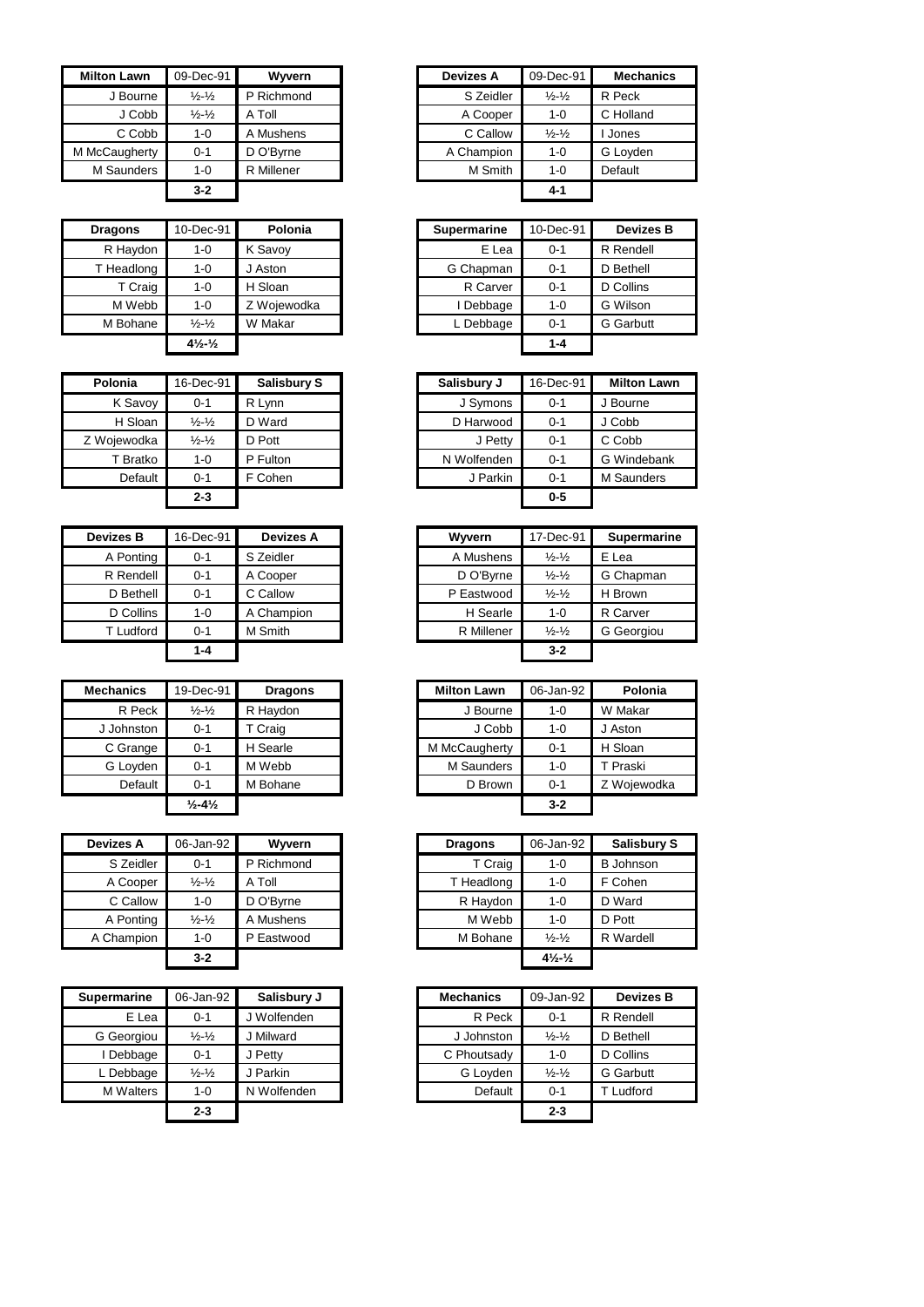| Salisbury J      | 20-Jan-92                    | <b>Devizes A</b> | <b>Salisbury S</b> | 20-Jan-92                     | Milton   |
|------------------|------------------------------|------------------|--------------------|-------------------------------|----------|
| <b>B</b> Milward | $0 - 1$                      | S Zeidler        | B Johnson          | $\frac{1}{2} - \frac{1}{2}$   | J Bourne |
| D Harwood        | $\frac{1}{2} - \frac{1}{2}$  | A Cooper         | F Cohen            | $0 - 1$                       | J Cobb   |
| J Parkin         | $0 - 1$                      | C Callow         | D Ward             | $0 - 1$                       | C Cobb   |
| J Mills          | $0 - 1$                      | A Champion       | R Wardell          | $1 - 0$                       | M McCa   |
| J Milward        | $0 - 1$                      | M Smith          | D Pott             | $0 - 1$                       | M Saund  |
|                  | $\frac{1}{2} - 4\frac{1}{2}$ |                  |                    | $1\frac{1}{2} - 3\frac{1}{2}$ |          |

| <b>Devizes B</b> | 20-Jan-92 | <b>Dragons</b> | <b>Wyvern</b> | 21-Jan-92 |         |
|------------------|-----------|----------------|---------------|-----------|---------|
| R Rendell        | $1 - 0$   | T Headlong     | P Richmond    | $1 - 0$   | R Peck  |
| D Bethell        | $0 - 1$   | T Craig        | D O'Byrne     | $1 - 0$   | J Johns |
| D Collins        | $0 - 1$   | R Haydon       | P Eastwood    | $1 - 0$   | M Byth  |
| G Garbutt        | $0 - 1$   | M Webb         | R Millener    | $1 - 0$   | C Phou  |
| T Ludford        | $0 - 1$   | M Bohane       | M Lovell      | $1 - 0$   | G Loyd  |
|                  | $1 - 4$   |                |               | $5 - 0$   |         |

| Polonia     | 24-Jan-92                     | <b>Supermarine</b> | <b>Salisbury S</b> | 27-Jan-92                     | <b>Supern</b> |
|-------------|-------------------------------|--------------------|--------------------|-------------------------------|---------------|
| K Savoy     | $0 - 1$                       | E Lea              | F Cohen            | $0 - 1$                       | G Chapn       |
| H Sloan     | $\frac{1}{2} - \frac{1}{2}$   | M Strange          | D Ward             | $\frac{1}{2} - \frac{1}{2}$   | H Brown       |
| Z Wojewodka | $0 - 1$                       | H Brown            | P Fulton           | $0 - 1$                       | R Carver      |
| W Makar     | $1 - 0$                       | G Georgiou         | D Harwood          | $0 - 1$                       | G Georg       |
| J Aston     | $0 - 1$                       | Debbage            | D Pott             | $1 - 0$                       | L Debba       |
|             | $1\frac{1}{2} - 3\frac{1}{2}$ |                    |                    | $1\frac{1}{2} - 3\frac{1}{2}$ |               |

| Salisbury J | 27-Jan-92                     | <b>Mechanics</b> | <b>Devizes B</b> | 27-Jan-92                     |
|-------------|-------------------------------|------------------|------------------|-------------------------------|
| J Wolfenden | $0 - 1$                       | R Peck           | R Rendell        | $1 - 0$                       |
| N Wolfenden | 1-0                           | J Johnston       | D Bethell        | $\frac{1}{2} - \frac{1}{2}$   |
| J Parkin    | $0 - 1$                       | Holland          | D Collins        | $\frac{1}{2} - \frac{1}{2}$   |
| R Hinks     | $\frac{1}{2} - \frac{1}{2}$   | G Loyden         | G Wilson         | $\frac{1}{2} - \frac{1}{2}$   |
| Default     | $0-0$                         | Default          | <b>G</b> Garbutt | $0 - 1$                       |
|             | $1\frac{1}{2} - 2\frac{1}{2}$ |                  |                  | $2\frac{1}{2} - 2\frac{1}{2}$ |

| <b>Dragons</b> | 28-Jan-92                     | <b>Milton Lawn</b> | Polonia     | 31-Jan-92                    | Devize    |
|----------------|-------------------------------|--------------------|-------------|------------------------------|-----------|
| R Haydon       | 1-0                           | J Bourne           | H Sloan     | $0 - 1$                      | A Cooper  |
| P Richmond     | 1-0                           | J Cobb             | K Savoy     | $0 - 1$                      | S Zeidler |
| T Craig        | $1 - 0$                       | C Cobb             | J Aston     | $\frac{1}{2} - \frac{1}{2}$  | R Rendel  |
| M Bohane       | $0 - 1$                       | M McCaugherty      | Z Wojewodka | $0 - 1$                      | A Champ   |
| M Webb         | $\frac{1}{2} - \frac{1}{2}$   | M Saunders         | T Bratko    | $0 - 1$                      | M Smith   |
|                | $3\frac{1}{2} - 1\frac{1}{2}$ |                    |             | $\frac{1}{2} - 4\frac{1}{2}$ |           |

| <b>Devizes B</b> | 03-Feb-92 | Salisbury J | <b>Devizes A</b> | 03-Feb-92 | <b>Salish</b> |
|------------------|-----------|-------------|------------------|-----------|---------------|
| R Rendell        | 1-0       | J Wolfenden | A Cooper         | $0 - 1$   | R Lynn        |
| D Bethell        | $1 - 0$   | D Harwood   | S Zeidler        | $1 - 0$   | F Cohen       |
| D Collins        | $0 - 1$   | J Petty     | C Callow         | $1 - 0$   | D Ward        |
| G Wilson         | $0 - 1$   | N Wolfenden | A Champion       | $0 - 1$   | R Warde       |
| G Garbutt        | $1 - 0$   | J Parkin    | M Smith          | $0 - 1$   | D Pott        |
|                  | $3 - 2$   |             |                  | $2 - 3$   |               |

| <b>Wyvern</b> | 03-Feb-92                     | <b>Dragons</b> | <b>Supermarine</b> | 05-Feb-92                    | Milton   |
|---------------|-------------------------------|----------------|--------------------|------------------------------|----------|
| P Richmond    | $\frac{1}{2} - \frac{1}{2}$   | T Headlong     | E Lea              | $0 - 1$                      | J Bourne |
| A Toll        | $\frac{1}{2} - \frac{1}{2}$   | T Craig        | H Brown            | $0 - 1$                      | J Cobb   |
| A Mushens     | $0 - 1$                       | R Haydon       | I Debbage          | $0 - 1$                      | C Cobb   |
| D O'Byrne     | $\frac{1}{2} - \frac{1}{2}$   | M Webb         | P Debbage          | $0 - 1$                      | M McCa   |
| H Searle      | $1 - 0$                       | M Bohane       | L Debbage          | $\frac{1}{2} - \frac{1}{2}$  | M Saund  |
|               | $2\frac{1}{2} - 2\frac{1}{2}$ |                |                    | $\frac{1}{2} - 4\frac{1}{2}$ |          |
|               |                               |                |                    |                              |          |

| Salisbury J      | 20-Jan-92                    | <b>Devizes A</b> | <b>Salisbury S</b> | 20-Jan-92                     | <b>Milton Lawn</b> |
|------------------|------------------------------|------------------|--------------------|-------------------------------|--------------------|
| <b>B</b> Milward | $0 - 1$                      | S Zeidler        | <b>B</b> Johnson   | $\frac{1}{2} - \frac{1}{2}$   | Bourne             |
| D Harwood        | $\frac{1}{2} - \frac{1}{2}$  | A Cooper         | F Cohen            | $0 - 1$                       | J Cobb             |
| J Parkin         | $0 - 1$                      | C Callow         | D Ward             | $0 - 1$                       | C Cobb             |
| J Mills          | $0 - 1$                      | A Champion       | R Wardell          | $1 - 0$                       | M McCaugherty      |
| J Milward        | $0 - 1$                      | M Smith          | D Pott             | $0 - 1$                       | M Saunders         |
|                  | $\frac{1}{2} - 4\frac{1}{2}$ |                  |                    | $1\frac{1}{2} - 3\frac{1}{2}$ |                    |

| Devizes B | 20-Jan-92 | <b>Dragons</b> |
|-----------|-----------|----------------|
| R Rendell | $1 - 0$   | T Headlong     |
| D Bethell | $0 - 1$   | T Craig        |
| D Collins | $0 - 1$   | R Haydon       |
| G Garbutt | $0 - 1$   | M Webb         |
| T Ludford | $0 - 1$   | M Bohane       |
|           | $1 - 4$   |                |

| Polonia   | 24-Jan-92                     | <b>Supermarine</b> | <b>Salisbury S</b> | 27-Jan-92                     | <b>Supermarine</b> |
|-----------|-------------------------------|--------------------|--------------------|-------------------------------|--------------------|
| K Savoy   | $0 - 1$                       | E Lea              | F Cohen            | $0 - 1$                       | G Chapman          |
| H Sloan   | $\frac{1}{2} - \frac{1}{2}$   | M Strange          | D Ward             | $\frac{1}{2} - \frac{1}{2}$   | H Brown            |
| Wojewodka | $0 - 1$                       | H Brown            | P Fulton           | $0 - 1$                       | R Carver           |
| W Makar   | $1 - 0$                       | G Georgiou         | D Harwood          | $0 - 1$                       | G Georgiou         |
| J Aston   | $0 - 1$                       | Debbage            | D Pott             | $1 - 0$                       | Debbage            |
|           | $1\frac{1}{2} - 3\frac{1}{2}$ |                    |                    | $1\frac{1}{2} - 3\frac{1}{2}$ |                    |
|           |                               |                    |                    |                               |                    |

| oury J   | 27-Jan-92                     | <b>Mechanics</b> | <b>Devizes B</b> | 27-Jan-92                     | Wyvern     |
|----------|-------------------------------|------------------|------------------|-------------------------------|------------|
| olfenden | $0 - 1$                       | R Peck           | R Rendell        | $1 - 0$                       | D O'Byrne  |
| blfenden | 1-0                           | J Johnston       | D Bethell        | $\frac{1}{2} - \frac{1}{2}$   | P Eastwood |
| J Parkin | $0 - 1$                       | L Holland        | D Collins        | $\frac{1}{2} - \frac{1}{2}$   | R Millener |
| R Hinks  | $\frac{1}{2} - \frac{1}{2}$   | G Loyden         | G Wilson         | $\frac{1}{2} - \frac{1}{2}$   | M Lovell   |
| Default  | $0-0$                         | Default          | G Garbutt        | $0 - 1$                       | R Churm    |
|          | $1\frac{1}{2} - 2\frac{1}{2}$ |                  |                  | $2\frac{1}{2} - 2\frac{1}{2}$ |            |
|          |                               |                  |                  |                               |            |

| <b>Dragons</b> | 28-Jan-92                     | <b>Milton Lawn</b> | Polonia     | 31-Jan-92                    | <b>Devizes A</b> |
|----------------|-------------------------------|--------------------|-------------|------------------------------|------------------|
| R Haydon       | 1-0                           | J Bourne           | H Sloan     | $0 - 1$                      | A Cooper         |
| P Richmond     | 1-0                           | J Cobb             | K Savoy     | $0 - 1$                      | S Zeidler        |
| T Craig        | 1-0                           | C Cobb             | J Aston     | $\frac{1}{2} - \frac{1}{2}$  | R Rendell        |
| M Bohane       | $0 - 1$                       | M McCaugherty      | Z Wojewodka | $0 - 1$                      | A Champion       |
| M Webb         | $\frac{1}{2} - \frac{1}{2}$   | M Saunders         | T Bratko    | $0 - 1$                      | M Smith          |
|                | $3\frac{1}{2} - 1\frac{1}{2}$ |                    |             | $\frac{1}{2} - 4\frac{1}{2}$ |                  |

| Devizes B | 03-Feb-92 | Salisbury J | <b>Devizes A</b> | 03-Feb-92 | <b>Salisbury S</b> |
|-----------|-----------|-------------|------------------|-----------|--------------------|
| R Rendell | $1 - 0$   | Wolfenden   | A Cooper         | $0 - 1$   | R Lynn             |
| D Bethell | $1 - 0$   | D Harwood   | S Zeidler        | $1 - 0$   | F Cohen            |
| D Collins | $O - 1$   | Petty       | C Callow         | $1 - 0$   | D Ward             |
| G Wilson  | $0 - 1$   | N Wolfenden | A Champion       | $0 - 1$   | R Wardell          |
| G Garbutt | $1 - 0$   | Parkin      | M Smith          | $0 - 1$   | D Pott             |
|           | $3 - 2$   |             |                  | $2 - 3$   |                    |

| Wyvern     | 03-Feb-92                     | <b>Dragons</b> | <b>Supermarine</b> | 05-Feb-92                    | <b>Milton Lawn</b> |
|------------|-------------------------------|----------------|--------------------|------------------------------|--------------------|
| P Richmond | $\frac{1}{2} - \frac{1}{2}$   | T Headlong     | E Lea              | $0 - 1$                      | J Bourne           |
| A Toll     | $\frac{1}{2} - \frac{1}{2}$   | T Craig        | H Brown            | $0 - 1$                      | J Cobb             |
| A Mushens  | $0 - 1$                       | R Haydon       | Debbage            | $0 - 1$                      | C Cobb             |
| D O'Byrne  | $\frac{1}{2} - \frac{1}{2}$   | M Webb         | P Debbage          | $0 - 1$                      | M McCaugherty      |
| H Searle   | $1 - 0$                       | M Bohane       | L Debbage          | $\frac{1}{2} - \frac{1}{2}$  | M Saunders         |
|            | $2\frac{1}{2} - 2\frac{1}{2}$ |                |                    | $\frac{1}{2} - 4\frac{1}{2}$ |                    |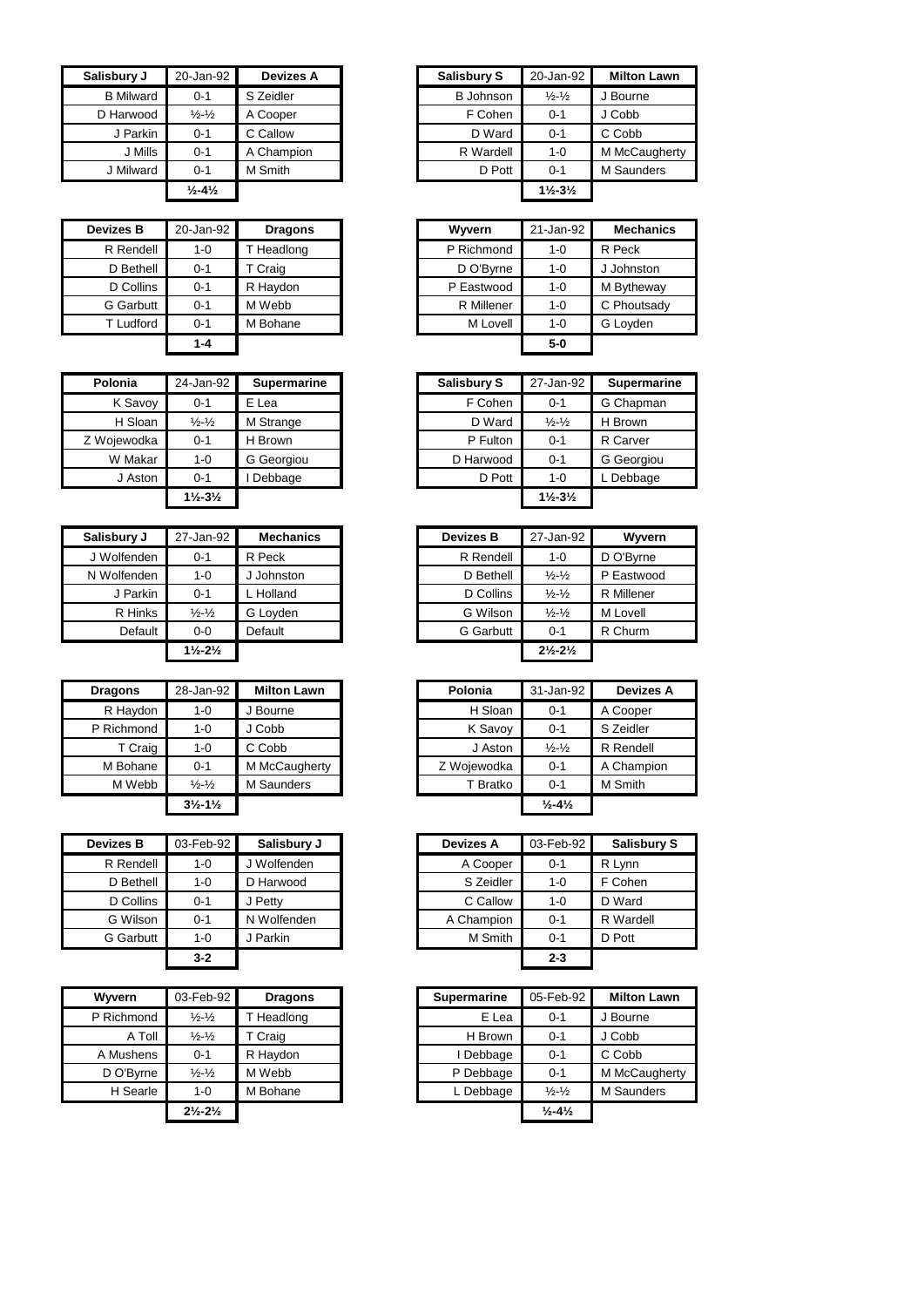| <b>Mechanics</b> | 07-Feb-92 | Polonia     | <b>Milton Lawn</b> | 17-Feb-92 | <b>Devize</b> |
|------------------|-----------|-------------|--------------------|-----------|---------------|
| R Peck           | $1 - 0$   | J Aston     | J Cobb             | $1 - 0$   | S Zeidler     |
| J Johnston       | $0 - 1$   | W Makar     | J Bourne           | $1 - 0$   | A Cooper      |
| L Holland        | $0 - 1$   | T Praski    | C Cobb             | $1 - 0$   | A Champ       |
| C Phoutsady      | $0 - 1$   | Z Woiewodka | M McCaugherty      | $0 - 1$   | C Callow      |
| G Lovden         | $0 - 1$   | Kirwan      | M Saunders         | $0 - 1$   | M Smith       |
|                  | $1 - 4$   |             |                    | $3 - 2$   |               |

| <b>Salisbury S</b> | 17-Feb-92                     | <b>Mechanics</b> |
|--------------------|-------------------------------|------------------|
| <b>B</b> Johnson   | $\frac{1}{2} - \frac{1}{2}$   | R Peck           |
| F Cohen            | 1-0                           | J Johnston       |
| D Ward             | 1-0                           | Jones            |
| D Pott             | $0 - 1$                       | C Phoutsady      |
| J Parkin           | 1-0                           | G Loyden         |
|                    | $3\frac{1}{2} - 1\frac{1}{2}$ |                  |

| <b>Dragons</b> | 18-Feb-92                                   | <b>Supermarine</b> | Polonia     | 21-Feb-92                     | <b>Devize</b>    |
|----------------|---------------------------------------------|--------------------|-------------|-------------------------------|------------------|
| R Haydon       | 1-0                                         | E Lea              | H Sloan     | $0 - 1$                       | R Rendell        |
| T Craig        | $\frac{1}{2} - \frac{1}{2}$                 | M Strange          | W Makar     | $\frac{1}{2} - \frac{1}{2}$   | D Bethell        |
| H Searle       | $1 - 0$                                     | G Chapman          | T Bratko    | $0 - 1$                       | D Collins        |
| M Webb         | $1 - 0$                                     | R Carver           | Z Wojewodka | $1 - 0$                       | G Wilson         |
| M Bohane       | $1 - 0$                                     | Debbage            | T Kirwan    | $1 - 0$                       | <b>G</b> Garbutt |
|                | $4\frac{1}{2}$ <sup>-1</sup> / <sub>2</sub> |                    |             | $2\frac{1}{2} - 2\frac{1}{2}$ |                  |

| <b>Devizes B</b> | 02-Mar-92                     | <b>Salisbury S</b> |
|------------------|-------------------------------|--------------------|
| R Rendell        | $\frac{1}{2} - \frac{1}{2}$   | <b>B</b> Johnson   |
| D Bethell        | $0 - 1$                       | F Cohen            |
| D Collins        | $0 - 1$                       | D Ward             |
| G Wilson         | $0 - 1$                       | R Wardell          |
| G Garbutt        | $1 - 0$                       | D Pott             |
|                  | $1\frac{1}{2} - 3\frac{1}{2}$ |                    |

| <b>Devizes A</b> | 02-Mar-92                     | <b>Supermarine</b> | <b>Wyvern</b> | 03-Mar-92                   | Polonia    |
|------------------|-------------------------------|--------------------|---------------|-----------------------------|------------|
| S Zeidler        | $\frac{1}{2} - \frac{1}{2}$   | E Lea              | P Richmond    | $1 - 0$                     | K Savoy    |
| A Cooper         | $1 - 0$                       | G Chapman          | D O'Byrne     | 1-0                         | W Makar    |
| C Callow         | $1 - 0$                       | H Brown            | P Eastwood    | $\frac{1}{2} - \frac{1}{2}$ | H Sloan    |
| A Champion       | $1 - 0$                       | R Carver           | R Millener    | $\frac{1}{2} - \frac{1}{2}$ | T Praski   |
| M Smith          | $0 - 1$                       | G Georgiou         | R Churm       | $1 - 0$                     | Z Wojewodł |
|                  | $3\frac{1}{2} - 1\frac{1}{2}$ |                    |               | $4 - 1$                     |            |

| <b>Mechanics</b> | 05-Mar-92                     | <b>Milton Lawn</b> | Polonia     | 09-Mar-92                   | <b>Salisbur</b> |
|------------------|-------------------------------|--------------------|-------------|-----------------------------|-----------------|
| R Peck           | $\frac{1}{2}$ - $\frac{1}{2}$ | J Cobb             | K Savoy     | $\frac{1}{2} - \frac{1}{2}$ | Wolfende        |
| J Johnston       | 0-1                           | C Cobb             | T Praski    | $0 - 1$                     | J Petty         |
| C Phoutsady      | $\frac{1}{2}$ - $\frac{1}{2}$ | M Saunders         | W Makar     | $\frac{1}{2} - \frac{1}{2}$ | D Harwood       |
| G Loyden         | $0 - 1$                       | D Brown            | Z Woiewodka | $1 - 0$                     | N Wolfende      |
| Default          | $0 - 1$                       | G Windebank        | T Kirwan    | $0 - 1$                     | J Parkin        |
|                  | 1-4                           |                    |             | $2 - 3$                     |                 |

| <b>Milton Lawn</b> | 09-Mar-92                   | <b>Devizes B</b> |
|--------------------|-----------------------------|------------------|
| J Bourne           | $\frac{1}{2} - \frac{1}{2}$ | R Rendell        |
| J Cobb             | $1 - 0$                     | D Bethell        |
| C Cobb             | $1 - 0$                     | D Collins        |
| M McCaugherty      | $1 - 0$                     | G Wilson         |
| M Saunders         | $\frac{1}{2} - \frac{1}{2}$ | <b>G</b> Garbutt |
|                    | $4 - 1$                     |                  |
|                    |                             |                  |

| <b>Mechanics</b> | 07-Feb-92 | Polonia     | <b>Milton Lawn</b> | 17-Feb-92 | <b>Devizes A</b> |
|------------------|-----------|-------------|--------------------|-----------|------------------|
| R Peck           | 1-0       | J Aston     | J Cobb             | $1 - 0$   | S Zeidler        |
| J Johnston       | $0 - 1$   | W Makar     | J Bourne           | $1 - 0$   | A Cooper         |
| L Holland        | $0 - 1$   | T Praski    | C Cobb             | $1 - 0$   | A Champion       |
| C Phoutsady      | $0 - 1$   | Z Wojewodka | M McCaugherty      | $0 - 1$   | C Callow         |
| G Loyden         | $0 - 1$   | T Kirwan    | M Saunders         | $0 - 1$   | M Smith          |
|                  | $1 - 4$   |             |                    | $3 - 2$   |                  |

| Salisbury J | 17-Feb-92 | Wyvern |
|-------------|-----------|--------|
|             |           |        |
|             |           |        |
|             |           |        |
|             |           |        |
|             |           |        |
|             |           |        |

| 18-Feb-92<br>1-0<br>$\frac{1}{2} - \frac{1}{2}$ | <b>Supermarine</b><br>E Lea | Polonia     | 21-Feb-92                     | <b>Devizes B</b> |
|-------------------------------------------------|-----------------------------|-------------|-------------------------------|------------------|
|                                                 |                             |             |                               |                  |
|                                                 |                             | H Sloan     | $0 - 1$                       | R Rendell        |
|                                                 | M Strange                   | W Makar     | $\frac{1}{2} - \frac{1}{2}$   | D Bethell        |
| $1 - 0$                                         | G Chapman                   | T Bratko    | $0 - 1$                       | D Collins        |
| 1-0                                             | R Carver                    | Z Wojewodka | $1 - 0$                       | G Wilson         |
| 1-0                                             | Debbage                     | T Kirwan    | $1 - 0$                       | <b>G</b> Garbutt |
| $4\frac{1}{2}$ <sup>-1</sup> / <sub>2</sub>     |                             |             | $2\frac{1}{2} - 2\frac{1}{2}$ |                  |
|                                                 |                             |             |                               |                  |

| izes B    | 02-Mar-92                     | <b>Salisbury S</b> | Salisbury J | 02-Mar-92 | <b>Dragons</b> |
|-----------|-------------------------------|--------------------|-------------|-----------|----------------|
| र Rendell | $\frac{1}{2} - \frac{1}{2}$   | <b>B</b> Johnson   | J Wolfenden | $0 - 1$   | T Craig        |
| D Bethell | $0 - 1$                       | F Cohen            | D Harwood   | $0 - 1$   | R Haydon       |
| D Collins | $0 - 1$                       | D Ward             | J Petty     | $0 - 1$   | T Headlong     |
| G Wilson  | $0 - 1$                       | R Wardell          | N Wolfenden | $0 - 1$   | M Webb         |
| 3 Garbutt | $1 - 0$                       | D Pott             | J Parkin    | $0 - 1$   | M Bohane       |
|           | $1\frac{1}{2} - 3\frac{1}{2}$ |                    |             | $0 - 5$   |                |

| zes A     | 02-Mar-92                     | <b>Supermarine</b> | Wyvern     | 03-Mar-92                   | Polonia     |
|-----------|-------------------------------|--------------------|------------|-----------------------------|-------------|
| 3 Zeidler | $\frac{1}{2} - \frac{1}{2}$   | E Lea              | P Richmond | $1 - 0$                     | K Savoy     |
| Cooper    | $1 - 0$                       | G Chapman          | D O'Byrne  | $1 - 0$                     | W Makar     |
| Callow    | $1 - 0$                       | H Brown            | P Eastwood | $\frac{1}{2} - \frac{1}{2}$ | H Sloan     |
| hampion   | $1 - 0$                       | R Carver           | R Millener | $\frac{1}{2} - \frac{1}{2}$ | T Praski    |
| M Smith   | $0 - 1$                       | G Georgiou         | R Churm    | $1 - 0$                     | Z Wojewodka |
|           | $3\frac{1}{2} - 1\frac{1}{2}$ |                    |            | $4 - 1$                     |             |

| Mechanics   | 05-Mar-92                   | <b>Milton Lawn</b> | Polonia     | 09-Mar-92                   | Salisbury J |
|-------------|-----------------------------|--------------------|-------------|-----------------------------|-------------|
| R Peck      | $\frac{1}{2} - \frac{1}{2}$ | Cobb               | K Savoy     | $\frac{1}{2} - \frac{1}{2}$ | J Wolfenden |
| J Johnston  | $0 - 1$                     | C Cobb             | T Praski    | $0 - 1$                     | J Petty     |
| C Phoutsady | $\frac{1}{2} - \frac{1}{2}$ | M Saunders         | W Makar     | $\frac{1}{2} - \frac{1}{2}$ | D Harwood   |
| G Loyden    | $0 - 1$                     | D Brown            | Z Woiewodka | $1 - 0$                     | N Wolfenden |
| Default     | $0 - 1$                     | G Windebank        | T Kirwan    | $0 - 1$                     | J Parkin    |
|             | $1 - 4$                     |                    |             | $2 - 3$                     |             |

| Iton Lawn          | 09-Mar-92                   | <b>Devizes B</b> |
|--------------------|-----------------------------|------------------|
| J Bourne           | $\frac{1}{2} - \frac{1}{2}$ | R Rendell        |
| J Cobb             | $1 - 0$                     | D Bethell        |
| C Cobb             | $1 - 0$                     | D Collins        |
| <b>IcCaugherty</b> | $1 - 0$                     | G Wilson         |
| M Saunders         | $\frac{1}{2} - \frac{1}{2}$ | <b>G</b> Garbutt |
|                    | 4-1                         |                  |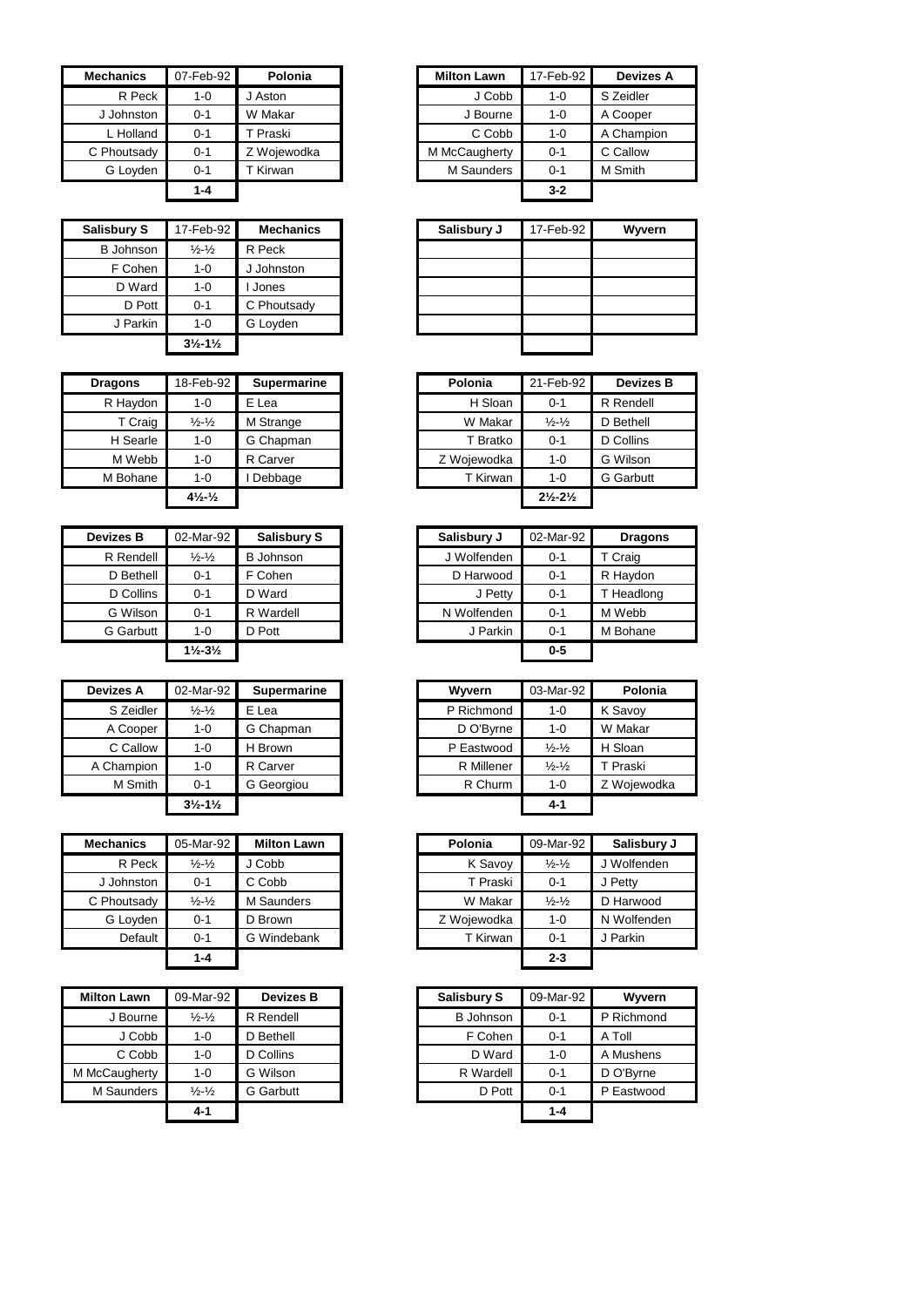| <b>Dragons</b> | 10-Mar-92                     | <b>Devizes A</b> | <b>Supermarine</b> | 10-Mar-92                     |
|----------------|-------------------------------|------------------|--------------------|-------------------------------|
| R Haydon       | $0 - 1$                       | R Webb           | E Lea              | $0 - 1$                       |
| T Headlong     | $\frac{1}{2}$ - $\frac{1}{2}$ | A Cooper         | M Strange          | $1 - 0$                       |
| T Craig        | $1 - 0$                       | S Zeidler        | G Chapman          | $0 - 1$                       |
| M Webb         | $0 - 1$                       | C Callow         | H Brown            | $\frac{1}{2} - \frac{1}{2}$   |
| M Bohane       | $0 - 1$                       | A Champion       | L Debbage          | $1 - 0$                       |
|                | $1\frac{1}{2} - 3\frac{1}{2}$ |                  |                    | $2\frac{1}{2} - 2\frac{1}{2}$ |

| Salisbury J | 23-Mar-92                    | <b>Salisbury S</b> | <b>Devizes B</b> | 23-Mar-92                     | Sup   |
|-------------|------------------------------|--------------------|------------------|-------------------------------|-------|
| D Harwood   | $\frac{1}{2} - \frac{1}{2}$  | <b>B</b> Johnson   | R Rendell        | $\frac{1}{2} - \frac{1}{2}$   | E Lea |
| J Petty     | $0 - 1$                      | F Cohen            | A Ponting        | $1 - 0$                       | H Bro |
| J Parkin    | $0 - 1$                      | D Ward             | D Bethell        | $\frac{1}{2} - \frac{1}{2}$   | R Car |
| D Ali       | $0 - 1$                      | R Wardell          | D Collins        | $0 - 1$                       | Debl  |
| C Harwood   | $0 - 1$                      | D Pott             | G Garbutt        | $\frac{1}{2} - \frac{1}{2}$   | Deb   |
|             | $\frac{1}{2} - 4\frac{1}{2}$ |                    |                  | $2\frac{1}{2} - 2\frac{1}{2}$ |       |

| <b>Wyvern</b> | 24-Mar-92                     | <b>Milton Lawn</b> | <b>Mechanics</b> | 26-Mar-92 | <b>Devize</b> |
|---------------|-------------------------------|--------------------|------------------|-----------|---------------|
| P Richmond    | $1 - 0$                       | J Bourne           | R Peck           | $0 - 1$   | S Zeidler     |
| D O'Byrne     | $0 - 1$                       | J Cobb             | J Johnston       | $0 - 1$   | A Cooper      |
| A Mushens     | $\frac{1}{2} - \frac{1}{2}$   | C Cobb             | C Grange         | $0 - 1$   | C Callow      |
| P Eastwood    | $1 - 0$                       | M McCaugherty      | C Phoutsady      | $0 - 1$   | A Champ       |
| H Searle      | $1 - 0$                       | M Saunders         | G Loyden         | $0 - 1$   | M Smith       |
|               | $3\frac{1}{2} - 1\frac{1}{2}$ |                    |                  | $0 - 5$   |               |

| Polonia     | 27-Mar-92                   | <b>Dragons</b> | <b>Devizes A</b> | 30-Mar-92 | <b>Deviz</b> |
|-------------|-----------------------------|----------------|------------------|-----------|--------------|
| K Savoy     | $\frac{1}{2} - \frac{1}{2}$ | T Headlong     | S Zeidler        | $1 - 0$   | A Pontino    |
| Z Wojewodka | $0 - 1$                     | R Haydon       | A Cooper         | $1 - 0$   | D Bethell    |
| H Sloan     | $1 - 0$                     | D O'Byrne      | C Callow         | $1 - 0$   | D Collins    |
| W Makar     | $\frac{1}{2} - \frac{1}{2}$ | M Webb         | A Champion       | $0 - 1$   | G Wilson     |
| T Praski    | $0 - 1$                     | M Bohane       | M Smith          | $1 - 0$   | G Garbut     |
|             | $2 - 3$                     |                |                  | $4 - 1$   |              |

| <b>Milton Lawn</b> | 30-Mar-92 | Salisbury J | <b>Salisbury S</b> | 30-Mar-92                     | Polonia    |
|--------------------|-----------|-------------|--------------------|-------------------------------|------------|
| J Bourne           | 1-0       | J Wolfenden | <b>B</b> Johnson   | 1-0                           | K Savoy    |
| J Cobb             | $1 - 0$   | D Harwood   | F Cohen            | 1-0                           | T Bratko   |
| C Cobb             | $1 - 0$   | J Petty     | D Ward             | $1 - 0$                       | W Makar    |
| G Windebank        | 1-0       | N Wolfenden | R Wardell          | $0 - 1$                       | Z Woiewodł |
| M Saunders         | $0 - 1$   | J Parkin    | D Pott             | $\frac{1}{2} - \frac{1}{2}$   | T Praski   |
|                    | $4 - 1$   |             |                    | $3\frac{1}{2} - 1\frac{1}{2}$ |            |

| <b>Dragons</b> | 31-Mar-92                                   | <b>Mechanics</b> | <b>Supermarine</b> | 31-Mar-92                     | Wyvern     |
|----------------|---------------------------------------------|------------------|--------------------|-------------------------------|------------|
| T Headlong     | $\frac{1}{2} - \frac{1}{2}$                 | R Peck           | E Lea              | $0 - 1$                       | A Toll     |
| T Craig        | 1-0                                         | J Johnston       | M Strange          | $\frac{1}{2} - \frac{1}{2}$   | A Mushens  |
| R Haydon       | 1-0                                         | C Grange         | G Chapman          | $\frac{1}{2} - \frac{1}{2}$   | D O'Byrne  |
| M Webb         | 1-0                                         | G Lovden         | R Carver           | $0 - 1$                       | H Searle   |
| Default        | $0-0$                                       | Default          | Debbage            | $\frac{1}{2} - \frac{1}{2}$   | P Eastwood |
|                | $3\frac{1}{2}$ <sup>-1</sup> / <sub>2</sub> |                  |                    | $1\frac{1}{2} - 3\frac{1}{2}$ |            |

| <b>Salisbury S</b> | 06-Apr-92                    | <b>Dragons</b> | Salisbury J | 06-Apr                        |
|--------------------|------------------------------|----------------|-------------|-------------------------------|
| <b>B</b> Johnson   | $\frac{1}{2} - \frac{1}{2}$  | R Haydon       | J Wolfenden | $\frac{1}{2}$ - $\frac{1}{2}$ |
| F Cohen            | $0 - 1$                      | P Richmond     | J Symons    | $0 - 1$                       |
| D Ward             | $0 - 1$                      | T Craig        | D Harwood   | $1 - 0$                       |
| R Wardell          | $0 - 1$                      | M Bohane       | J Petty     | $1 - 0$                       |
| D Pott             | $0 - 1$                      | R Churm        | J Parkin    | $\frac{1}{2}$ - $\frac{1}{2}$ |
|                    | $\frac{1}{2} - 4\frac{1}{2}$ |                |             | $3 - 2$                       |

| <b>Dragons</b> | 10-Mar-92                     | <b>Devizes A</b> | <b>Supermarine</b> | 10-Mar-92                     | <b>Mechanics</b> |
|----------------|-------------------------------|------------------|--------------------|-------------------------------|------------------|
| R Haydon       | $0 - 1$                       | R Webb           | E Lea              | $0 - 1$                       | R Peck           |
| T Headlong     | $\frac{1}{2} - \frac{1}{2}$   | A Cooper         | M Strange          | $1 - 0$                       | J Johnston       |
| T Craig        | $1 - 0$                       | S Zeidler        | G Chapman          | $0 - 1$                       | Jones            |
| M Webb         | $0 - 1$                       | C Callow         | H Brown            | $\frac{1}{2} - \frac{1}{2}$   | C Grange         |
| M Bohane       | $0 - 1$                       | A Champion       | L Debbage          | $1 - 0$                       | G Loyden         |
|                | $1\frac{1}{2} - 3\frac{1}{2}$ |                  |                    | $2\frac{1}{2} - 2\frac{1}{2}$ |                  |

| Salisbury J | 23-Mar-92                    | <b>Salisbury S</b> | <b>Devizes B</b> | 23-Mar-92                     | <b>Supermarine</b> |
|-------------|------------------------------|--------------------|------------------|-------------------------------|--------------------|
| D Harwood   | $\frac{1}{2} - \frac{1}{2}$  | <b>B</b> Johnson   | R Rendell        | $\frac{1}{2} - \frac{1}{2}$   | E Lea              |
| J Petty     | $0 - 1$                      | F Cohen            | A Ponting        | $1 - 0$                       | H Brown            |
| J Parkin    | $0 - 1$                      | D Ward             | D Bethell        | $\frac{1}{2} - \frac{1}{2}$   | R Carver           |
| D Ali       | $0 - 1$                      | R Wardell          | D Collins        | $0 - 1$                       | Debbage            |
| C Harwood   | $0 - 1$                      | D Pott             | <b>G</b> Garbutt | $\frac{1}{2} - \frac{1}{2}$   | L Debbage          |
|             | $\frac{1}{2} - 4\frac{1}{2}$ |                    |                  | $2\frac{1}{2} - 2\frac{1}{2}$ |                    |

| Wvvern     | 24-Mar-92                     | <b>Milton Lawn</b> | <b>Mechanics</b> | 26-Mar-92 | <b>Devizes A</b> |
|------------|-------------------------------|--------------------|------------------|-----------|------------------|
| P Richmond | $1 - 0$                       | J Bourne           | R Peck           | $0 - 1$   | S Zeidler        |
| D O'Byrne  | $0 - 1$                       | J Cobb             | J Johnston       | $0 - 1$   | A Cooper         |
| A Mushens  | $\frac{1}{2} - \frac{1}{2}$   | C Cobb             | C Grange         | $0 - 1$   | C Callow         |
| P Eastwood | $1 - 0$                       | M McCaugherty      | C Phoutsady      | $0 - 1$   | A Champion       |
| H Searle   | $1 - 0$                       | M Saunders         | G Loyden         | $0 - 1$   | M Smith          |
|            | $3\frac{1}{2} - 1\frac{1}{2}$ |                    |                  | $0 - 5$   |                  |

| Polonia   | 27-Mar-92                   | <b>Dragons</b> | <b>Devizes A</b> | 30-Mar-92 | <b>Devizes B</b> |
|-----------|-----------------------------|----------------|------------------|-----------|------------------|
| K Savoy   | $\frac{1}{2} - \frac{1}{2}$ | T Headlong     | S Zeidler        | $1 - 0$   | A Ponting        |
| Wojewodka | $0 - 1$                     | R Haydon       | A Cooper         | $1 - 0$   | D Bethell        |
| H Sloan   | $1 - 0$                     | D O'Byrne      | C Callow         | $1 - 0$   | D Collins        |
| W Makar   | $\frac{1}{2} - \frac{1}{2}$ | M Webb         | A Champion       | $0 - 1$   | G Wilson         |
| T Praski  | $0 - 1$                     | M Bohane       | M Smith          | $1 - 0$   | <b>G</b> Garbutt |
|           | $2 - 3$                     |                |                  | $4 - 1$   |                  |

| Milton Lawn | 30-Mar-92 | Salisbury J |
|-------------|-----------|-------------|
| J Bourne    | $1 - 0$   | J Wolfenden |
| J Cobb      | $1 - 0$   | D Harwood   |
| C Cobb      | $1 - 0$   | J Petty     |
| G Windebank | $1 - 0$   | N Wolfenden |
| M Saunders  | $0 - 1$   | J Parkin    |
|             | $4 - 1$   |             |
|             |           |             |

| agons    | 31-Mar-92                                   | <b>Mechanics</b> | <b>Supermarine</b> | 31-Mar-92                     | Wyvern     |
|----------|---------------------------------------------|------------------|--------------------|-------------------------------|------------|
| Headlong | $\frac{1}{2} - \frac{1}{2}$                 | R Peck           | E Lea              | $0 - 1$                       | A Toll     |
| T Craig  | 1-0                                         | J Johnston       | M Strange          | $\frac{1}{2} - \frac{1}{2}$   | A Mushens  |
| R Haydon | 1-0                                         | C Grange         | G Chapman          | $\frac{1}{2} - \frac{1}{2}$   | D O'Bvrne  |
| M Webb   | 1-0                                         | G Loyden         | R Carver           | $0 - 1$                       | H Searle   |
| Default  | $0-0$                                       | Default          | Debbage            | $\frac{1}{2} - \frac{1}{2}$   | P Eastwood |
|          | $3\frac{1}{2}$ <sup>-1</sup> / <sub>2</sub> |                  |                    | $1\frac{1}{2} - 3\frac{1}{2}$ |            |

| Salisbury S      | 06-Apr-92                    | <b>Dragons</b> | Salisbury J | 06-Apr-92                   | <b>Supermarine</b> |
|------------------|------------------------------|----------------|-------------|-----------------------------|--------------------|
| <b>B</b> Johnson | $\frac{1}{2} - \frac{1}{2}$  | R Haydon       | J Wolfenden | $\frac{1}{2} - \frac{1}{2}$ | G Georgiou         |
| F Cohen          | $0 - 1$                      | P Richmond     | J Symons    | $0 - 1$                     | Debbage            |
| D Ward           | $0 - 1$                      | T Craig        | D Harwood   | $1 - 0$                     | L Debbage          |
| R Wardell        | $0 - 1$                      | M Bohane       | J Petty     | $1 - 0$                     | <b>M</b> Walters   |
| D Pott           | $0 - 1$                      | R Churm        | J Parkin    | $\frac{1}{2} - \frac{1}{2}$ | P Debbage          |
|                  | $\frac{1}{2} - 4\frac{1}{2}$ |                |             | $3 - 2$                     |                    |